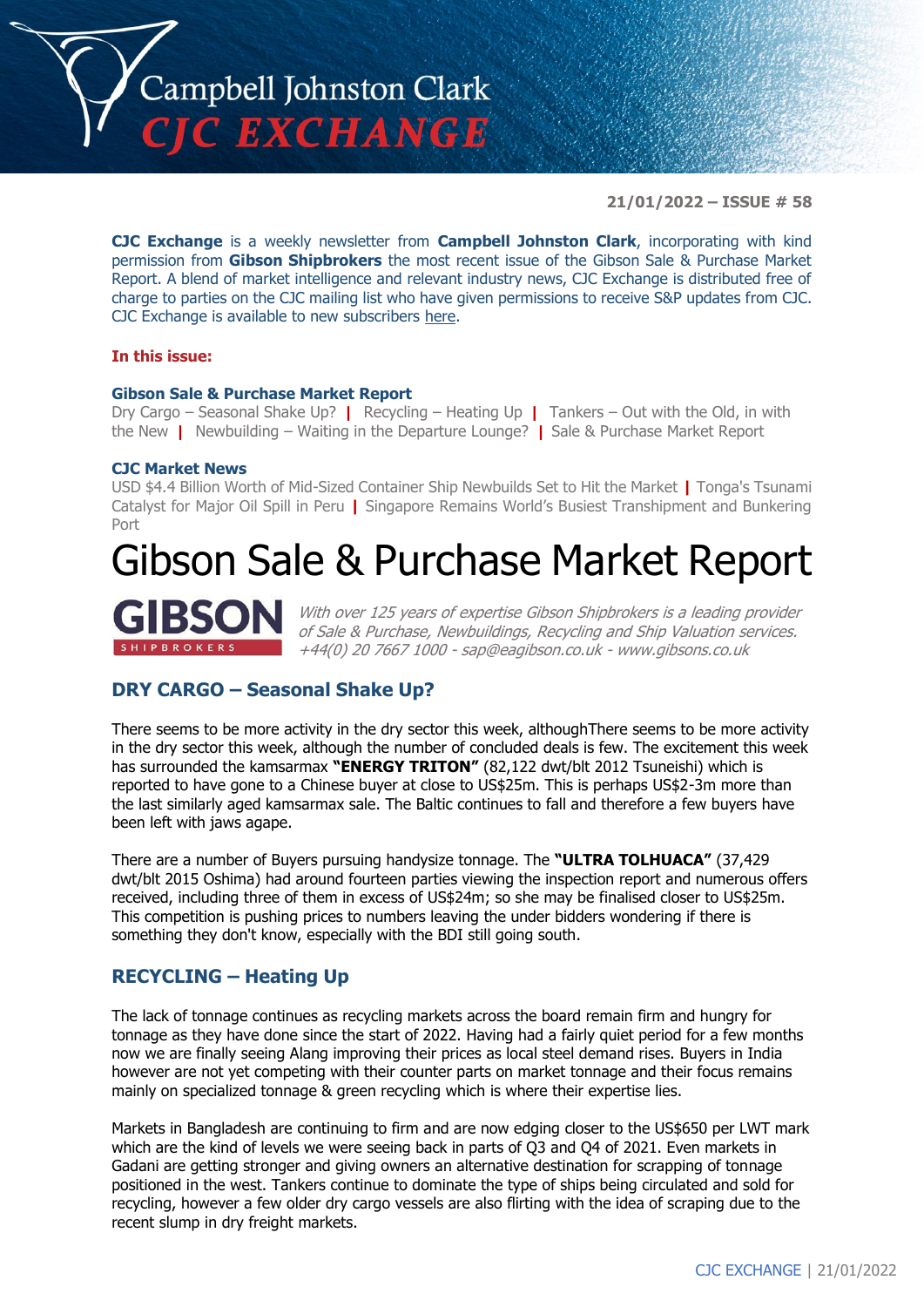

# **TANKERS – Out with the Old, in with the New**

Currently VLCC earnings make for dismal reading, with an excess of present tonnage vying for cargo, yet ship values tell a different picture. Given the last 2004 built sale was the **"ASIAN PROGRESS III"** (299,989 dwt/blt 2004 Mitsubishi) at US\$27.2m in December and prior to that the **"GILOS"** (319,247 dwt/blt 2004 Hyundai) at US\$29m in October, the latest sale of the **"SEA LYNX"** (318,306 dwt/blt 2004 Hyundai) to Singaporean interests this week at US\$32m marks a surprisingly firm figure, not least being notionally a year older on paper in 2022. Simultaneously, having sold the aforementioned **"GILOS",** Aeolos Management is named as the buyer of the five year younger Chinese built **"NEW TALISMAN"** (296,81 dwt/blt 2009 Bohai) at US\$36m, hot on the heels of their December purchase of the **"NEW CORAL"** (297,224 dwt/blt 2010 Jiangnan Changxing) at US\$38m.

January has also proven a busy month for product tanker transactions with this week being dominated by Hafnia Tankers. Having sold their fifteen year old **"HAFNIA HOPE"** (40,009 dwt/blt 2007 Saiki) to clients of Sea Hawk Maritime in December for US\$9.25-9.5m and this week's sale of same aged sister ship **"HAFNIA KARAVA"** to same named interests in xs of US\$9m, the proceeds look soon to be reinvested in the pending en bloc purchase of a dozen of Scorpio's LR1 tanker fleet, all built in 2016 (except one in 2015) and all Scrubber fitted. The deal has certainly raised eyebrows and pricing per unit is expected to be within the low to mid US\$30s mill for likely conclusion in the coming days.

## **NEWBUILDING – Waiting in the Departure Lounge?**

Little change in activity or sentiment in the tanker newbuilding market since the beginning of the year and Chinese New Year holidays are fast approaching (also in Korea) which traditionally sees marketing grind to a halt. Second-hand tanker buying sentiment remains very, very bullish albeit focused on the ten year old tonnage but more modern vessels are equally in demand held back only by lack of candidates for sale.

Traditionally we have seen strong second-hand buying sentiment eventually move into newbuildings and we expect the same this year if/ once there is tangible earnings relief in the spot markets.

As we have pointed out previously, the tanker orderbook is approaching only 5% of the existing fleet by June this year and there is no chance for fresh orders to negatively affect the 2022/2023 trading market as slots are all gone to other ship types. If we see a tanker market rebound from the mid of this year onwards (coincidentally around the time of Posidonia!) we believe this low orderbook statistic may well be the prime driver for newbuilding demand as second-hand pricing will have substantially increased. There also remains an absence of the "holy trinity" with regards to transitioning to alternative propulsion newbuildings in that 1) no clarity yet on many future regulations/ best alternative fuel 2) No sign of banks rushing on large scale to refinance such alternative propulsion designs 3) no wide-spread T/C to underscore such acquisitions or assurance T/C will be available extensively in the future for the new designs. It is very easy to stay with the status quo in terms of conventional designs but there remains continued and genuine uncertainty here. Furthermore, as we have seen across other parts of the spectrum of the oil industry, there is a prevalence of the status quo now (oil production continuing etc and won't be lower than 100m bpd for decades to come) as the sheer scale and lack of clarity of "going green" presents insurmountable practical challenges realistically for many years to come.

# **Gibson Sale & Purchase Market Report**

### **S&P SALES**

P a g e | **2**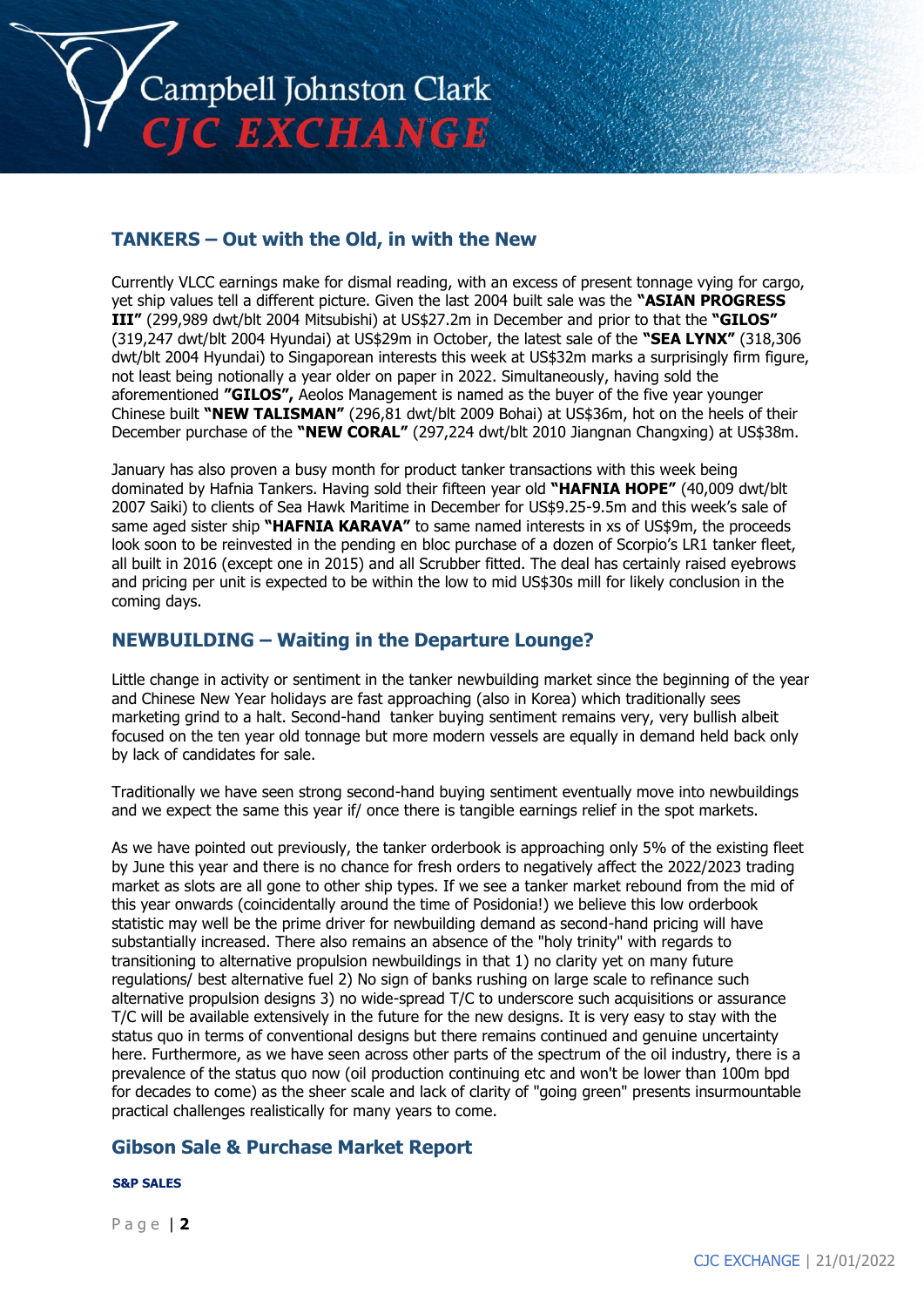CJC EXCHANGE | 21/01/2022



**Bangladesh Pakistan India Turkey**

**Recycling Prices (US\$/LWT)**

| <b>Vessel Name</b>                     | <b>DWT</b>                               | <b>Built</b> | Yard                                | <b>Buyers</b>                    | <b>Price</b><br>(\$/m) | <b>Notes</b>                                                        |
|----------------------------------------|------------------------------------------|--------------|-------------------------------------|----------------------------------|------------------------|---------------------------------------------------------------------|
|                                        | <b>BULKERS</b>                           |              |                                     |                                  |                        |                                                                     |
| <b>ENERGY TRITON</b>                   | 82,122                                   | 2012         | Tsuneishi<br>(JPN)                  | Chinese<br>buyer                 | 24                     | high DD due 4/23.<br><b>BWTS fitted.</b>                            |
| <b>WEST WIND</b>                       | 56,557                                   | 2008         | IHI (JPN)                           | <b>Undisclosed</b><br>buyer      | 16.85                  | SS due 8/23.<br><b>BWTS fitted.</b>                                 |
| <b>HTC DELTA</b>                       | 56,523                                   | 2014         | Taizhou<br>Sanfu (CHN)              | <b>Undisclosed</b><br>buyer      | 17.9                   | DD due 6/22.                                                        |
| <b>CRIMSON PRINCESS</b>                | 38,395                                   | 2012         | <b>Naikai</b><br>Innoshima<br>(JPN) | <b>Undisclosed</b><br>buyer      | reg 19                 | Open hatch.<br>SS due 6/22.                                         |
| <b>LOCH MAREE</b>                      | 33,671                                   | 2013         | <b>Shin</b><br>Kurushima<br>(JPN)   | <b>Undisclosed</b><br>buyer      | 18                     | SS due 5/23.<br><b>BWTS fitted.</b><br>Logs fitted.                 |
| <b>INTREPID EAGLE</b>                  | 33,500                                   | 2013         | Samjin (CHN)                        | <b>Undisclosed</b><br>buyer      |                        | SS+BWTS<br>due 4/23. Inc<br>mid 15 TC to 6-7/22<br>@\$24.25k<br>pd. |
|                                        | <b>TANKERS</b>                           |              |                                     |                                  |                        |                                                                     |
| <b>SEA LYNX</b>                        | 318,306                                  | 2004         | Hyundai<br>Samho (KRS) buyer        | Singaporean                      | 32                     | DD due 3/23.                                                        |
| <b>NEW TALISMAN</b>                    | 296,481                                  | 2009         | Bohai (CHN)                         | Aeolos<br>Management             | 36                     | DD due 9/22.                                                        |
| <b>NORDIC MISTRAL</b>                  | 164,236                                  | 2002         | Samho (KRS)                         | <b>Undisclosed</b><br>buyer      | high<br>15             | SS due 10/22.                                                       |
| <b>STENA PERROS</b>                    | 65,086                                   | 2007         | Split (CRT)                         | <b>Nigerian</b><br>buyer         |                        | Twin M/E. Ice<br>11.2 1B. Deepwell.<br>SS due 12/22.                |
| <b>HAFNIA KARAVA</b>                   | 40,020                                   | 2007         | Saiki (JPN)                         | Sea Hawk                         | xs <sub>9</sub>        | SS due 3/22.<br>Trading dirty.                                      |
| <b>CHEMWAY GAIA</b>                    | 38,106                                   | 2007         | Shin<br>Kurushima<br>(JPN)          | <b>Undisclosed</b><br>buyer      | 7.8                    | Zinc coated.<br>SS due 3/22.                                        |
| GULF MOON + GULF MEWS + GULF MIST      | 37,488                                   | all 2007     | Hyundai Mipo Undisclosed<br>(KRS)   | buyer                            | 7.75<br>each           | Zinc coated.<br>SS due<br>$6+7+10/22.$                              |
|                                        | <b>CONTAINERS / RO-RO / REEFER / PCC</b> |              |                                     |                                  |                        |                                                                     |
| <b>BELMONTE EXPRESS</b>                | 42,141                                   | 2006         | Shanghai<br>Shipyard<br>(CHN)       | <b>MSC</b>                       | xs 50                  | 3534 TEU.<br>Gearless.                                              |
| <b>CAPE MANILA</b>                     | 41,535                                   | 2011         | Guangzhou<br>Wenchong<br>(CHN)      | <b>MSC</b>                       | 47                     | 2758 TEU.<br>Gearless. SS<br>psd 9/21.                              |
| <b>CARDIFF TRADER</b>                  | 33,673                                   | 2003         | Kvaerner<br>Warnow<br>(GER)         | <b>MSC</b>                       | reg 30                 | 2524 TEU.<br>Gearless.                                              |
| <b>MOUNT NICHOLSON</b>                 | 23,504                                   | 2017         | Zhejiang<br>Ouhua (CHN)             | Asian buyer                      | 45                     | 1730 TEU.<br>Geared. SS<br>due 10/22.                               |
| <b>RUN HE</b>                          | 16,421                                   | 2003         | Peene-Werft<br>(GER)                | <b>Undisclosed</b><br>buyer      | 20                     | 1200 TEU.<br>Gearless.                                              |
|                                        | GAS (LNG/LAG/CO2)                        |              |                                     |                                  |                        |                                                                     |
| EPIC ST. GEORGE                        | 5,350                                    | 2007         | Shitanoe<br>(JPN)                   | <b>Blue Energy</b><br>& Maritime |                        | 4,919 cbm.<br>xs 10.5 Fully press'd.<br>SS due 5/22.                |
| <b>Recycling Prices (IIS&amp;/IWT)</b> |                                          |              |                                     |                                  |                        |                                                                     |

Campbell Johnston Clark<br>CJC EXCHANGE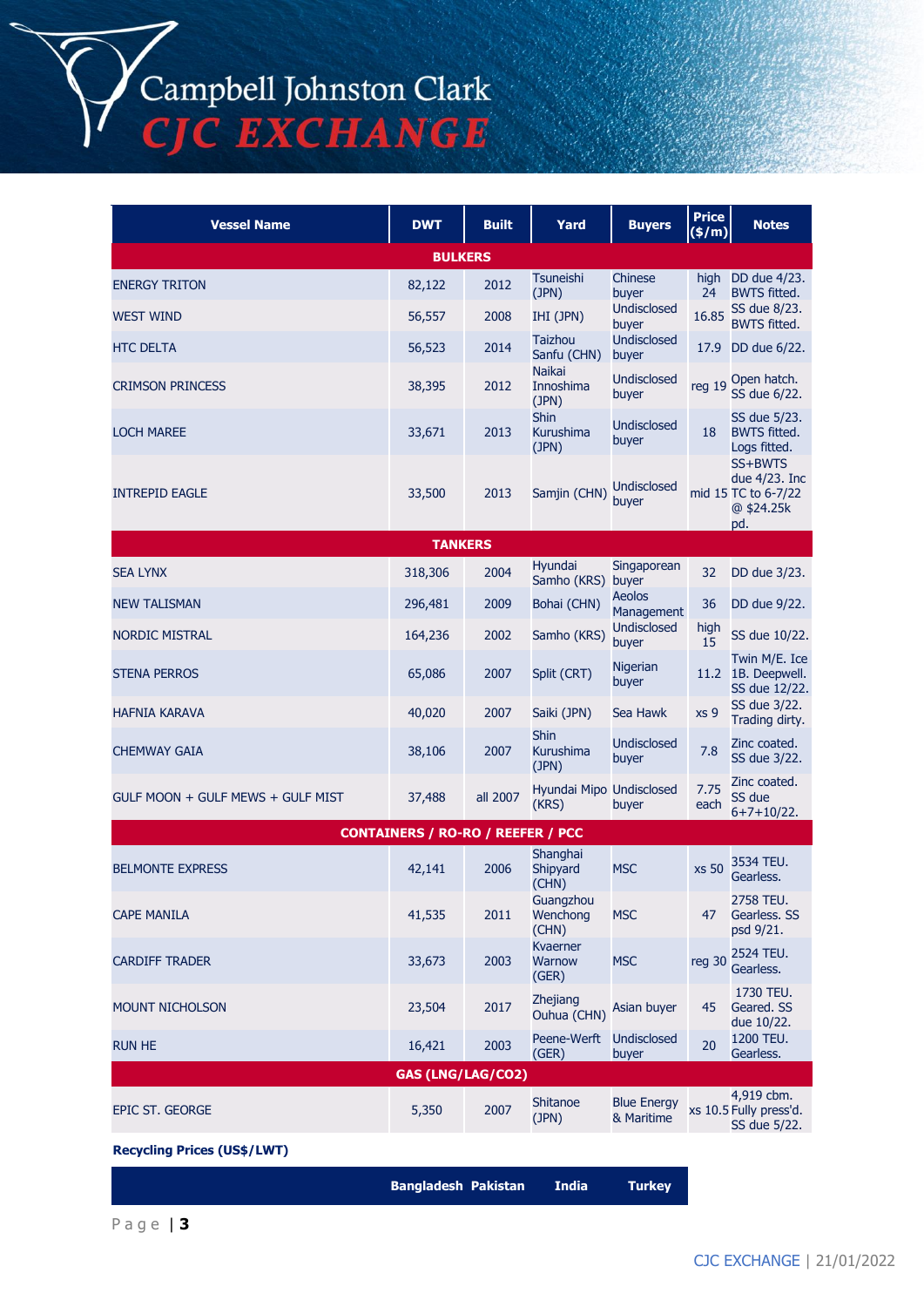| Tank/Cont/Ro-Ro/Capes/LPG/PCC  | 620/640 | 602/620 | 590/600 | 340/355 |
|--------------------------------|---------|---------|---------|---------|
| Dry Cargo/Bulk/Tween/Gen Cargo | 600/620 | 590/605 | 580/590 | 330/340 |

**Newbuild and Second Hand Values** (\$ million)

|                            |                |       | Newbuild 5 Year Old 10 Year Old |
|----------------------------|----------------|-------|---------------------------------|
| <b>Tankers</b>             |                |       |                                 |
| <b>VLCC</b>                | 113            | 73    | 49                              |
| <b>SUEZMAX</b>             | 76             | 49    | 32                              |
| <b>AFRAMAX</b>             | 60             | 43.25 | 28.8                            |
| <b>MR</b>                  | 41.5           | 31    | 20                              |
| <b>Bulkers</b>             |                |       |                                 |
| <b>CAPESIZE</b>            | $60.5^{\circ}$ | 41.5  | 33.5                            |
| <b>KAMSARMAX / PANAMAX</b> | $35^{\wedge}$  | 34k   | 24.5k / 22p                     |
| ULTRAMAX / SUPRAMAX        | $33^$          | 30.5u | 21s                             |
| <b>HANDYSIZE</b>           | $29.5^{\circ}$ | 26    | 18.5                            |

^=Chinese price (otherwise based upon Japanese / Korean country of build)

**This report has been produced for general information and is not a replacement for specific advice. While the market information is believed to be reasonably accurate, it is by its nature subject to limited audits and validations. No responsibility can be accepted for any errors or any consequences arising therefrom. No part of the report may be reproduced or circulated without our prior written approval. © E.A. Gibson Shipbrokers Ltd 2021.**

# CJC Market News



Campbell Johnston Clark (CJC) is a medium-sized international law firm advising on all aspects of the shipping sector, from ship finance to dry shipping and comprehensive casualty handling, and all that happens in between. Today, we have offices in London, Newcastle, Singapore and Miami.

# **USD \$4.4 Billion Worth of Mid-Sized Container Ship Newbuilds Set to Hit the Market**



Brokers and shipbuilders report a new wave of orders for 7,000 teu and 8,000 teu container ships, which are set to hit the market over the next few months. Nearly 30 new vessels will be commissioned. These orders are expected to be valued around USD \$4.4 billion, which join the nearly USD \$6 billion worth of shipbuilding contracts for vessels of a similar size already underway in yards across China and South Korea.

HMM, previously Hyundai Merchant Marine, is understood to have begun negotiations with South Korean shipyards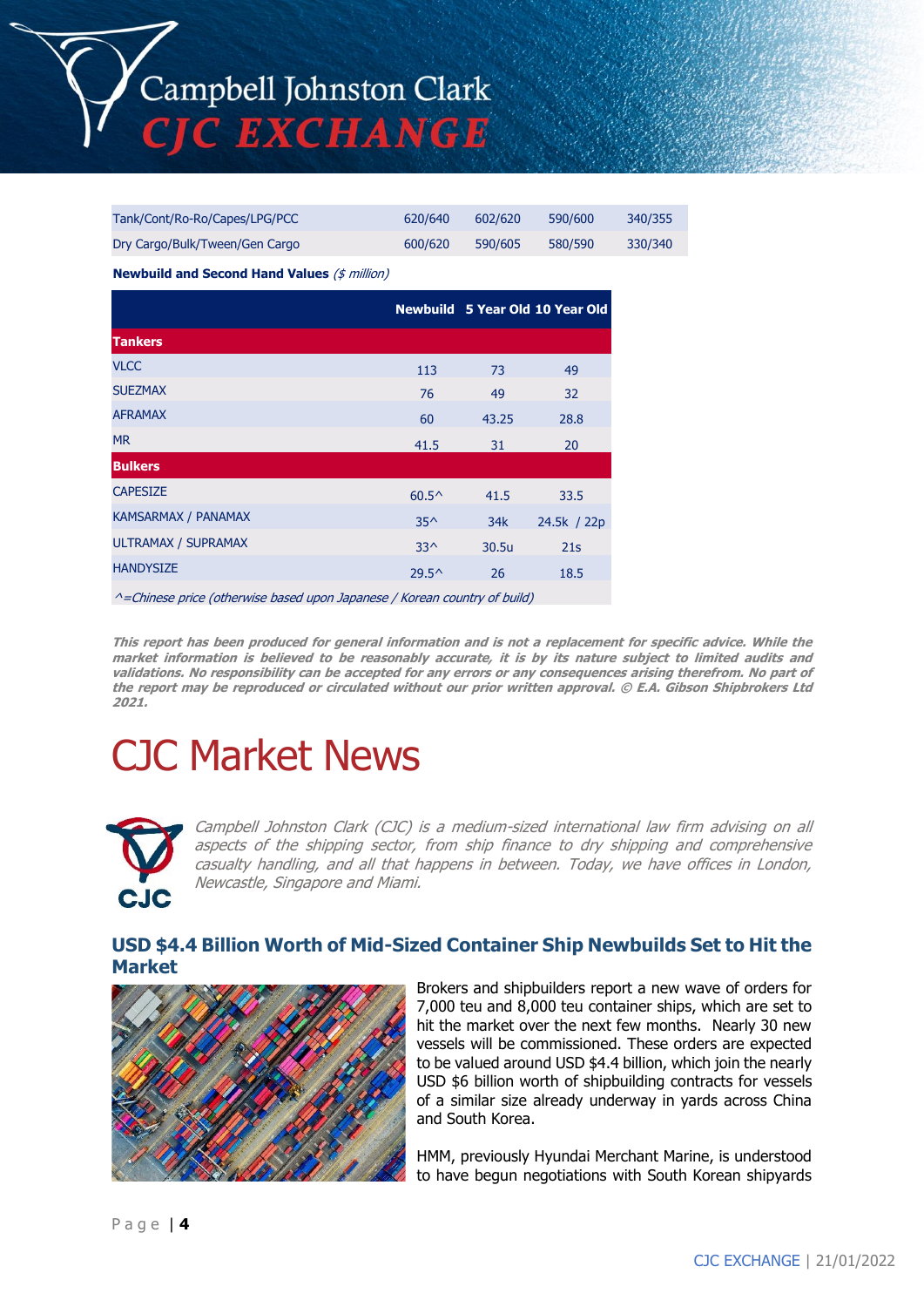

as it seeks to commission 12 new vessels. Also in talks with South Korean yards is Sinokor Merchant Marine, which is reportedly in the market for six new ships.

Seaspan Corp, which already has 25 of the neo-panamax boxships currently under construction in yards across China, is reportedly in the process of ordering more vessels of a similar size. Though details of the order have not yet been released, sources understand it involves the development of 12 new vessels, with owners working on the project under code name Project Knight (said to be worth USD \$1.44 billion).

Demand for mid-sized container ships (around 7,000 teu) is booming. ZIM has said it requires 40 to 50 more vessels this size, despite having already chartered the fifteen 7,000 teu boxships currently being built for Seaspan Corp at Yangzijiang Shipbuilding, as well as the three being built at Hyundai Samho Heavy Industries.

Experts point to neo-panamax boxships being the replacement to the 4,000 teu - 5,000 teu vessels, as the size is flexible enough to run trade routes from Far East Asia to the Middle East, as well as northsouth routes.

# **Tonga's Tsunami Catalyst for Major Oil Spill in Peru**



La Pampilla Refinery, part of the Spanish company Repsol, announced that there had been a "limited spill" of oil off the coast of Callao and Ventanilla districts near Lima, Peru on Saturday. The accident was due to the violent waves produced by the eruption on the other side of the Pacific Ocean, which caused Italian-flagged tanker Mare Doricum to spill its cargo into the ocean as it was loading the oil into La Pampilla.

The volcanic eruption in Tonga, which took place almost

10,000 kilometers (6,213 miles) away, forced Peru's environmental authority to close at least two beaches and a national natural reserve. It is unclear how many gallons of oil the Mare Doricum spilled into the ocean, but the vessel was carrying almost 1 million barrels of Brazilian crude.

Peru's environmental assessment and enforcement agency estimates 18,000 square metres of beach on Peru's Pacific coast have been affected by the spill, which has been described as the worst ecological disaster to hit the South American country in recent history. It is an area rich in marine biodiversity. On Cavero beach, northwest of the facility, the waves coated the sand with oil and dead crustaceans.

Christel Scheske, conservation specialist from the Peruvian Society for Environmental Law, has stated, "Heavy metals from the crude oil will remain in the ecosystem for many years, rendering fish, molluscs and other marine species dangerous for human consumption, and affecting the entire marine food web". Concerns about the effect the spill will have on the local fishing industry have led to protests led by fishermen outside La Pampilla refinery.

The government of Peru has launched an investigation into Repsol's protocols and response to the spill, and on Monday the Peruvian environmental ministry stated that the refinery could face a fine of up to \$34.5 million.

# **Singapore Remains World's Busiest Transhipment and Bunkering Port**